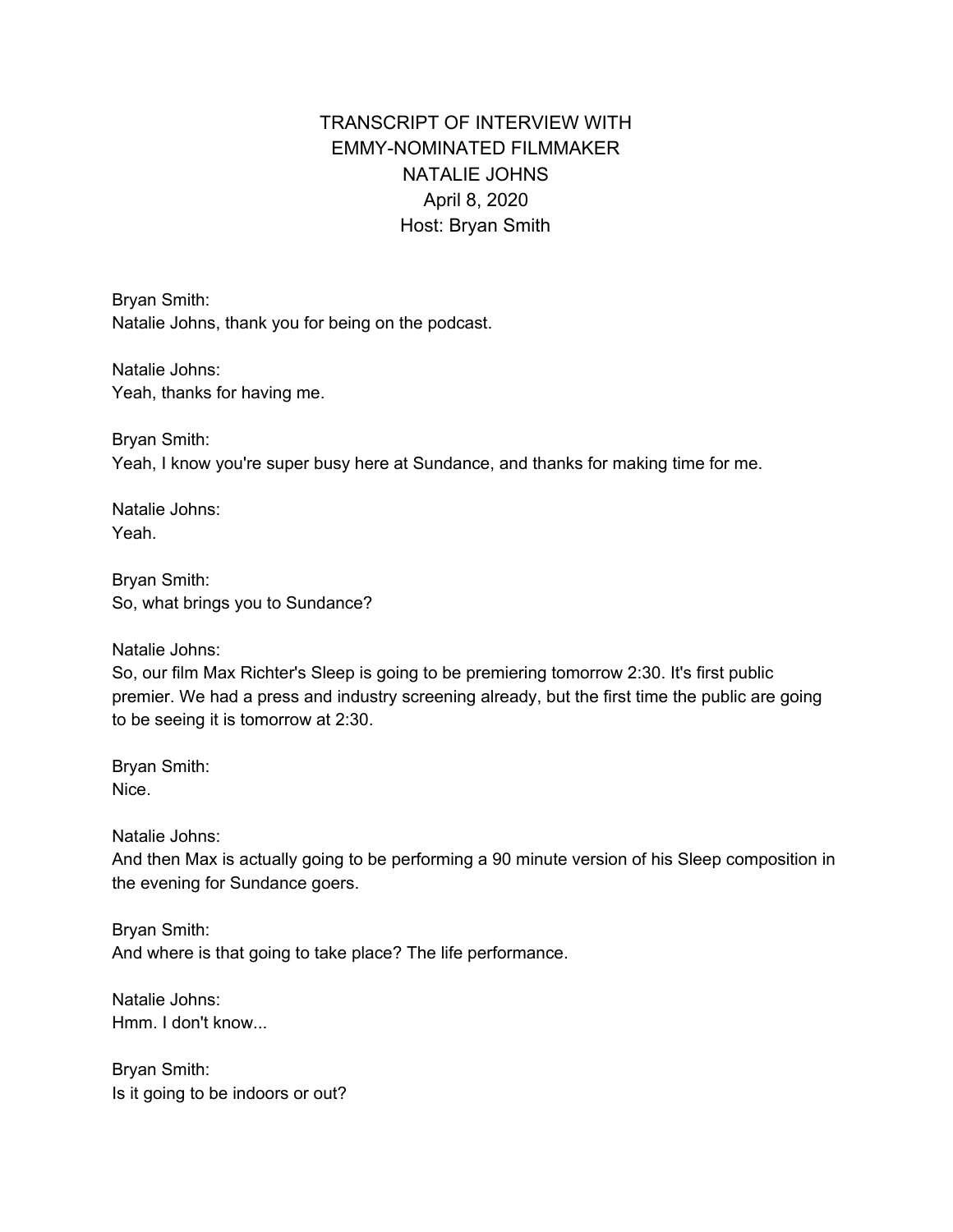Natalie Johns: It's indoors.

Bryan Smith: Okay, good.

Natalie Johns: It is indoors, yes.

# Bryan Smith:

That Los Angeles situation was doable, because of the weather, but...

# Natalie Johns:

Yeah, that was, well that was the biggest performance that he's done, or the biggest audience that he's had- and outdoors. I think we had 650 people on camp beds outside in Grand Park; was beautiful, beautiful starry night, gorgeous.

# Bryan Smith:

Yeah, well, let's talk about that, because I did have the good fortune to get a screener for that film. And I watched it, and I was struck by how many people were interested in showing up to this outdoor concert with a bunch of strangers, laying down on a cot, and literally spending all night and sleeping during this performance. I mean, what an ambitious project this is.

### Natalie Johns:

Yeah, it's huge. I mean, it's ambitious and just, I don't know many other musicians who will place for eight hours straight. That's something incredible. And then, yeah, and just to come out and sleep- I think, you know, people actually, they were excited. It's something new. It's something different. But some people, you know, as you would have seen in the film, you know, some people wouldn't normally do something like that. So it was completely out of their comfort zone.

# Natalie Johns:

And they, you know, turned up because they're huge, huge fans of Max's work and knew this was a unique sort of once in a lifetime experience. Left their children at home and their husbands at home. Some people came with their partners, some people came with their kids. Yeah. It's... You know, and I think everybody sort of looked around and thought to themselves, "Who, who who are these other crazy people wanting to come out here and, you know, sleep together in this open air concert, you know, through the night? And this is going to be safe?" And of course it is. It's this beautiful, unanimously reflective, wonderful experience. You know, I don't know anybody who had a terrible experience that night. I only know people who- I only ever heard positive feedback. If there was negative feedback, I didn't hear it.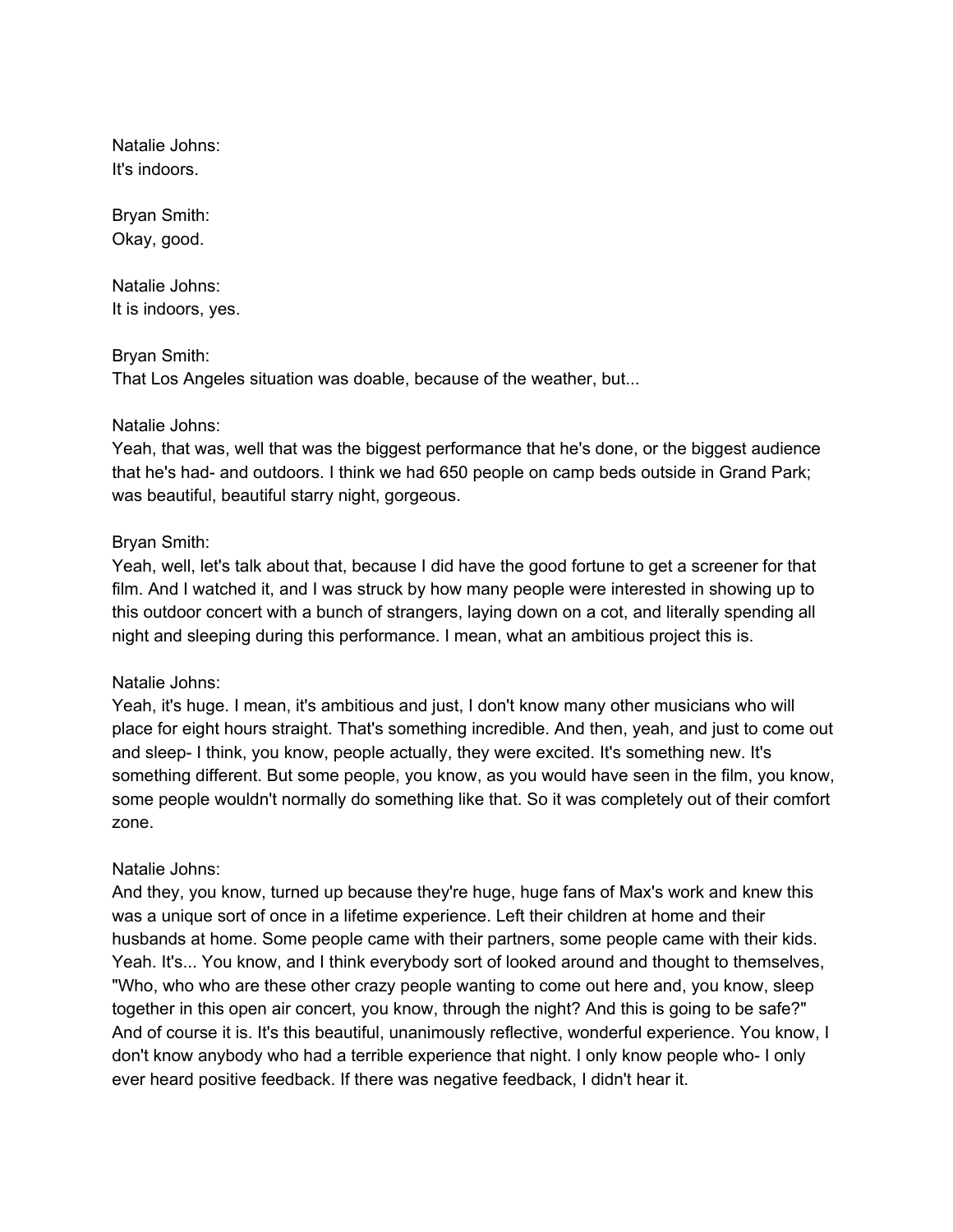Bryan Smith:

Yeah, and you were, as the director of this film, obviously embedded with these people, you know, ground-level and seeing how they're reacting. And you're there obviously all night long, right?

Natalie Johns: Yep, yep. Through the night. Two nights, he played the concert two nights.

Bryan Smith: Two -oh- two nights in a row?

Natalie Johns: Two nights in a row.

Bryan Smith: So, how did you get involved in the project?

Natalie Johns:

I do a little bit of work- well did a lot of work. I've done a lot of work over the years with a company, an executive producer called Juliet Quebec, and JAR films, and another executive producer Stephan Dimitrio on Globe Productions. And both of them were collaborating with Max and Yulia on- They wanted to create a documentary to tell the story of the work, and they introduced my work to Max and Yulia. Max and Yulia had been creating this... The events and the compositions for, you know, almost two decades, but definitely sort of starting to present it to the world as early as 2015. And when, wanting to tell the story of it for a long time, and I think, you know, after years and years of trying, and it just took a long time to get people on board. And by the time people were on board, I think Yulia was like, "Okay, it's time for somebody else to maybe tell this story, maybe we're..." I don't know if she thought maybe they were too close to it, but I definitely think it was a really good call, because I don't think that they would have been able to reflect so honestly about it if it was, you know, them telling their own story. Like for me, I sort of dug a little deeper and found maybe a slightly different nuance to the story than they would have told, if it was just told in the first person experience of it.

Bryan Smith: Yeah. So what attracted you to the project?

Natalie Johns: I mean, have you ever filmed people sleeping before?

Bryan Smith: {laughs} I guess my wife when I'm trying to convince her that she snores.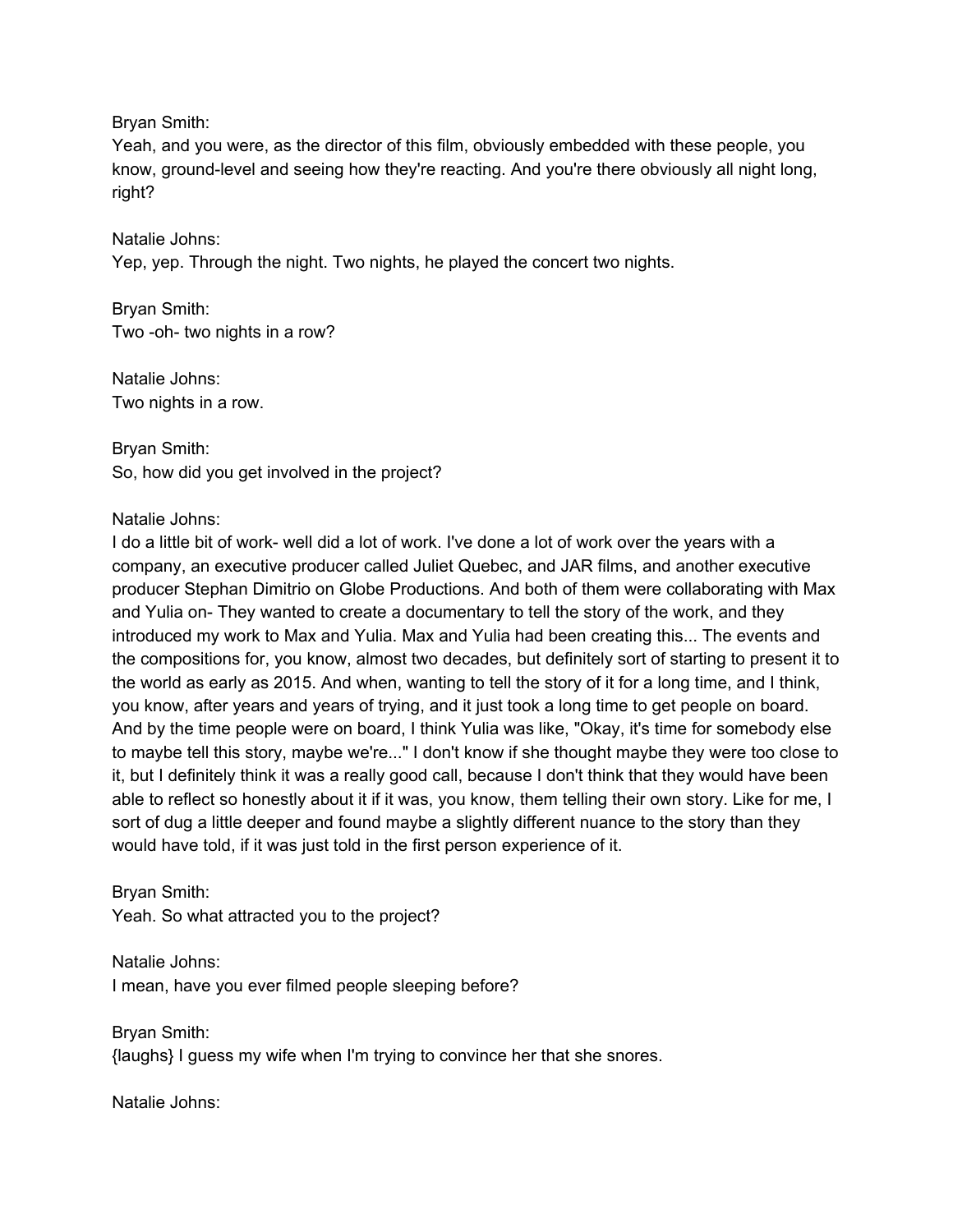It's a, it's a rare thing. And that's not exactly what attracted me to the project. I think the ambition, the sort of pure nature of the project, the pure sort of heart of the project. And really it was an incredibly ambitious project, but it's ambitious for this very intimate, vulnerable experience. And I think one of the- Their ambition was to create space, and a collective experience, and something so unique. It was such a generous offering, such a generous art work, if you like-

### Bryan Smith:

Generous on the part of Max and Yulia, but also generous on the part of the people, you know, the concert goers.

# Natalie Johns:

Exactly. Exactly. Incredible, incredibly generous experience. And I think that's the number one thing that sort of drew me to the project, was just the scope, the scale this kind of... The uniqueness of it. And I just, I know that anything that is that ambitious, and that out of the box, and doesn't sort of fit neatly into what everybody else would do, how you could do it. I know that that sort of work often comes at sort of with the- At great cost, you know, there's a lot of sacrifice involved in that, and there's a lot of story behind that. And I think a common theme in my work and in the stories that I tell is the sort of, you know, how do you, how do you pursue the thing you love? How do you build a life around the doing this, whatever you're passionate about. And so I gravitate towards people who are doing that, and have done that successfully. And you know, and have really sort of, you know, had to employ all the grit that they had to keep doing what they love. That is, that may be the story of my own life. So, I gravitate towards stories like that, and I could see it in sort of spades, you know, with this project.

# Bryan Smith:

Well, I had the benefit of seeing I Am Thalente this morning. I watched it to prepare for the interview, and that's how you pronounce his name, right? Is it-

# Natalie Johns: [TAL]-[UHNT], yeah.

# Bryan Smith:

And the skateboarder from South Africa, and Tony Hawk was involved. And I don't know if you could find a more polar opposite documentary to take on after I Am Thalente. But then Sleep, because Thalente is obviously a very kinetic person, you know, a lot- very movement-oriented documentary. And there's, it's also internal. There's also a struggle with, you know, drugs, and relationships, and poverty, and that type of thing. But a lot of movement to work with, which must be great as a filmmaker to be able to just capture an athlete like that on film. But then to go to Max, whose contribution is more auditory than anything else. You know, your portfolio, I would say is pretty well rounded at this point.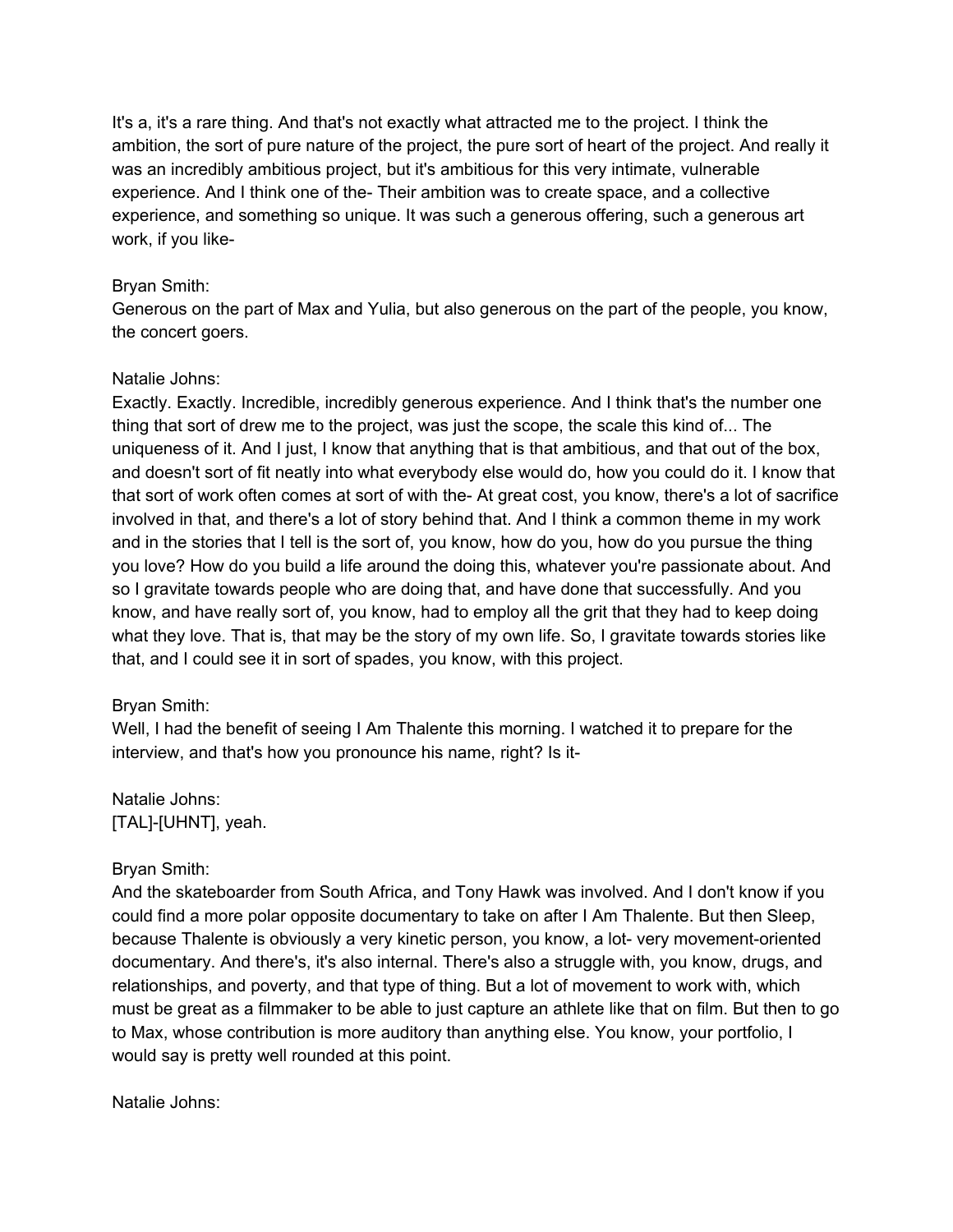But there a very strong connection between the two works. If you see Thalente, his drive to-Skateboarding saved him; music saved Max. It's the same thing. It's, and that's, that's what I'm saying, building a laugh- And film and art saved Yulia. It's the same thing. It's the- And the collaboration, Max's and Yulia's collaboration, is so beautiful and so special that work that they do together, that passion that they share for the creation of these... It's different; it's art. But what Thalente's doing on the board is art to me. What he's doing on a skateboard is art. When, the way he interpreter a spot or a, you know, a transition, skate spot, or a streetscape spot, like that's art. And him being able to do that: to do what he loves and to build a life for himself doing that, you know, pursuing his passion.

# Natalie Johns:

Like that's a sort of common theme, I think, in a lot of the stories of artists, and creators, and people who are existing in the fringes. You know, I feel like Max and Yulia as artists have existed in the fringes, existed in the fridges for a very long time. And it's hard to stay there, it's a real struggle. And it's the same, was the same for Thalente, and Thalente still, you know, struggles with that. He's renowned, he's revered, he's loved. But is he the showman that is winning all the competitions? No. It's like there's something else, there's something that's, lik,e almost intangible, but so pure about what he did, what he does, and what, you know, and what he's pursuing. And I see that in Max and Yulia, it's so pure. It's not- You will not make money performing these sleep concerts, because they are so expensive to put on.

# Natalie Johns:

If you imagine getting the musicians to these places in the world, paying for them to play all the way through the night, and all the security, and the cot beds. And you can't have a big- You can't have thousands of people at a concert like this to like make the money back. You know, it's a, it's almost like a loss. You're almost running into loss, just barely scraping by to get these things on. And yet, why do you do it? You know, you do it because you just can't- You can- You can't not do it. You do it because you've got something so... that's so important to you. That, create that space is so meaningful to Max and Yulia, and creating that ambitious experience, that beautiful, vulnerable experience was so important to them. They couldn't not do it.

# Bryan Smith:

I'm glad you brought up that word vulnerability, because that's a great way to describe the contribution of the audience by making themselves vulnerable, sleeping with all these, you know, sleep, being amongst all these strangers on these cots. Some of them, you know, that's- I don't know that there's a more vulnerable time in your day than when you're in bed sleeping.

Natalie Johns: Yeah.

Bryan Smith: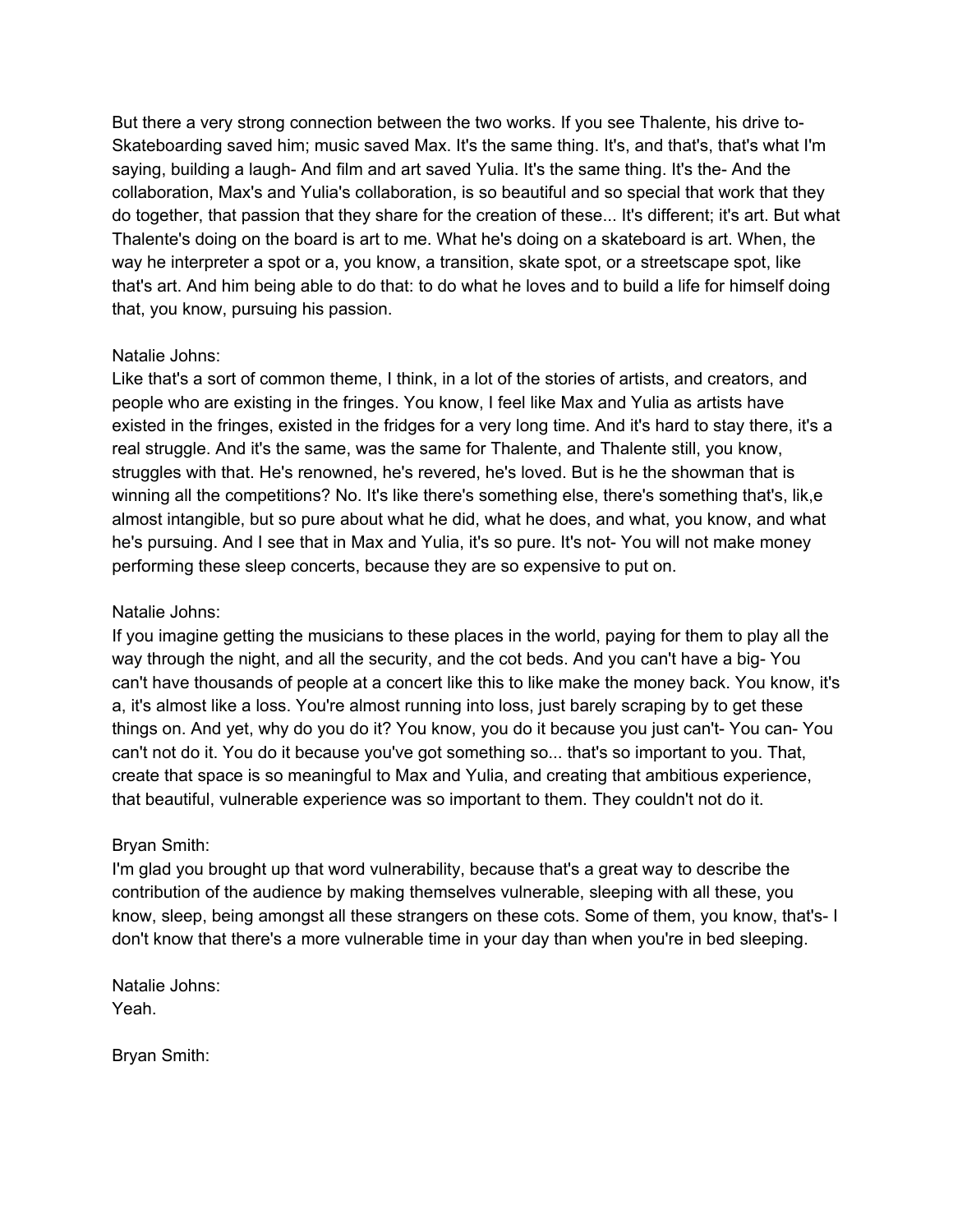But everybody is experiencing this orchestral presentation, this concert together, and the collective experience. It really is beautiful. And obviously this is not something that a musician would do for the money. And that's also what makes us so beautiful. The sacrifice...

Natalie Johns: That incredible sacrifice.

Bryan Smith: Yeah.

Natalie Johns: Incredible sacrifice.

# Bryan Smith:

I mean all of the rehearsal time, and 200 and some pages of sheet music, and 203 or 4 movements.

# Natalie Johns:

204 movements, yeah. It's an incredible, it's an incredible undertaking. And I think, you know, just the endurance that it takes to perform it. And also, you know, I don't want to underplay as well that, how challenging it is to be able to present this to the world. Like, the time and effort, and the hard work that Yulia put into imagining how people could experience these compositions, and what that experience might be, and to bring people on board. And to figure out, you know, when you make something that's really unique, a unique piece of art, one of the hardest things to do is to be able to speak about it. And the thought, and the time, and the energy, and the effort sort of put into trying to get people to listen, and to understand what you're talking about, like, that takes, that takes a lot.

# Natalie Johns:

It takes a lot out of you, you know? And it takes a lot of commitment and a lot of, like, really sort of, again, pure heart, fundamental belief in what you're doing, and what they were doing together. And, you know, I just, I can't state it enough like Yulia's voice was so important in the film, and Yulia's collaboration with Max and what they were both bringing to the table. That's what really makes Sleepless profound experience for people. And then, yes, the contribution of the audience. And Max and Yulia respect that contribution so much. You know, when they were talking to me about the film and I, you know, I was asking them to really come out of their comfort zones. Both of them are incredibly shy people, and really like not interested in the being in the spotlight at all.

### Natalie Johns:

You know, Max... Max's perspective, you know, the thing that's really different about this performance is it wasn't about coming and watching the performers, and clapping and, you know, paying them attention. In fact, it was, you know, come and almost ignore them, be in your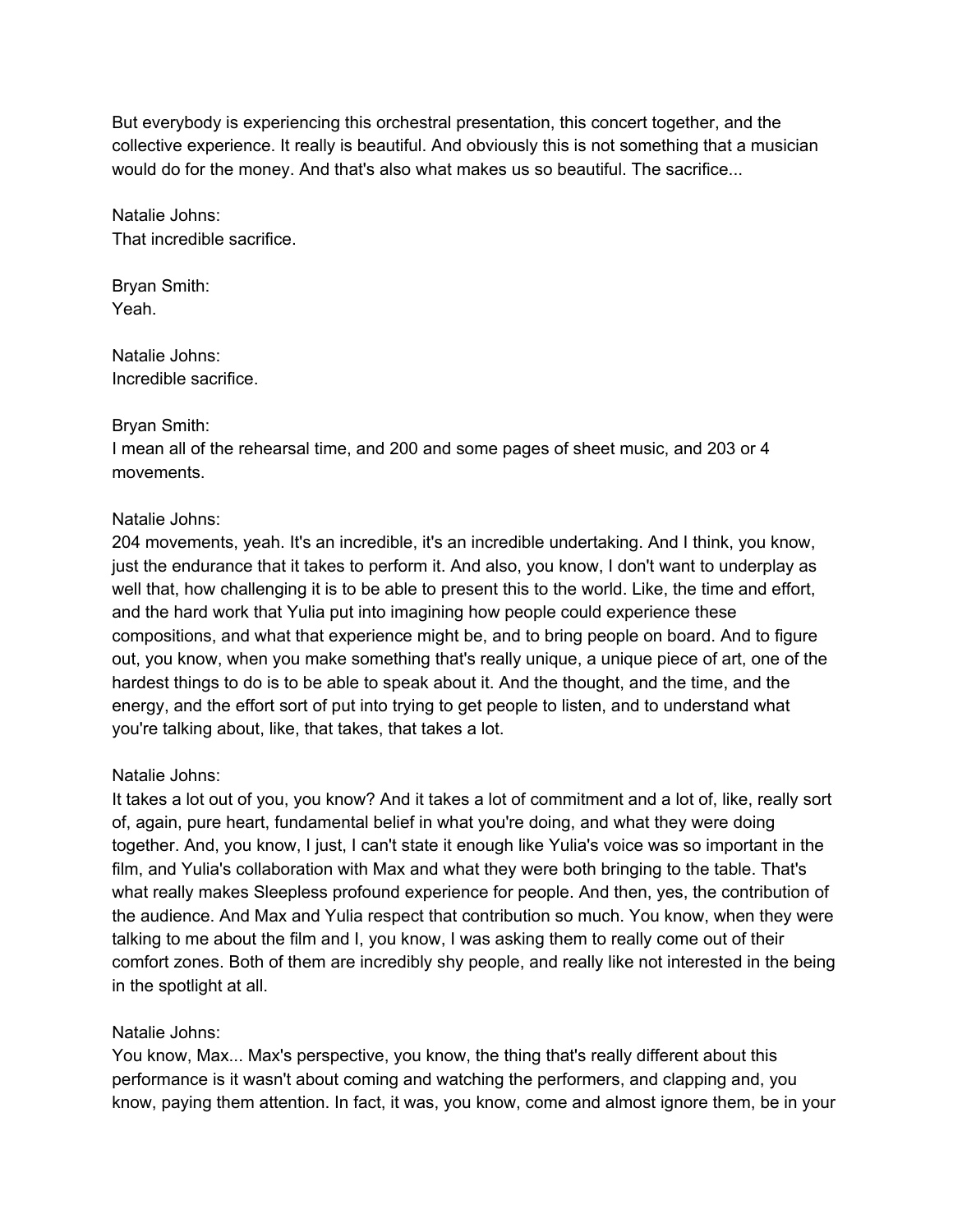space, you know, put your head back on the pillow, dream, sleep, do what you want, you know, makeout with your girlfriend whatever you wanted to do, you know, you're free to do that. Just enjoy the space. It's so, yeah, just...

### Bryan Smith:

So, what were the logistics of that shoot over two days? Eight hours... Eight hours per day for the concert, you know, in terms of the number of film crew that you had to employ, and the- Just the logistics of getting it right, because you can't go back and recreate this once it's done.

### Natalie Johns:

No. And there's not, there's not going to be many more of them, you know, they're so hard to put on. Obviously, we had to be respectful of the crew and everybody that's working in the same way, you know, the performance is... The musicians and the staff, you know, we had to be- We had to sort of regulate people's hours and call times. And make sure they had enough time to go home, and sleep, and get home safely, and not drive after they'd been up filming all night. And we had a large crew, you know, in any sort of multi-camera concert we'll capture, we'll always have a large crew. We had sort of two different nights. We had three cameras one night and I think 12 cameras the second night. Not all man somewhere just rolling through the night, unmanned. But, yeah, just made sure people took breaks and were fed and watered, and there was plenty of coffee to get us through the night.

### Natalie Johns:

But, you know, it's also... It also sort of created a very great opportunity to really experiment with the format of capturing what we were capturing. The story was more than what was on the stage. Obviously the story was as much about the audience as it was about the performers and Max. And trying to sort of be as innovative and creative with it. The way we filmed, how we filmed, we, you know, we just- I spent a lot of time working with the individual camera operators and cinematographers to just keep pushing, you know, what they were doing, whatever they were doing. Let's go, let's hold that shot longer. Let's develop that.

### Natalie Johns:

You know, there's this exquisite shot that I love of the cellist that is the longest focus pull you've ever seen. I don't know; I challenge anybody to show me a film that has a focus pull and a shot that holds this long, but it throws from all the way back in the Capitol building all the way. It's a long focus pull all the way back to the cellist, and she's out of focus for the longest- I can't even say, minutes, you know? And pulls back again. And it's just so perfectly timed with the music, you know, because of the nature of the duration of this concert you could really just allow yourself to fall into it, and just experiment with the cinematography as opposed to, you know, making sure we had exact coverage at the exact right time. We sort of opted for more experimentation and imaginative approaches where possible as opposed to simple, straightforward documentary film making. You know?

### Bryan Smith: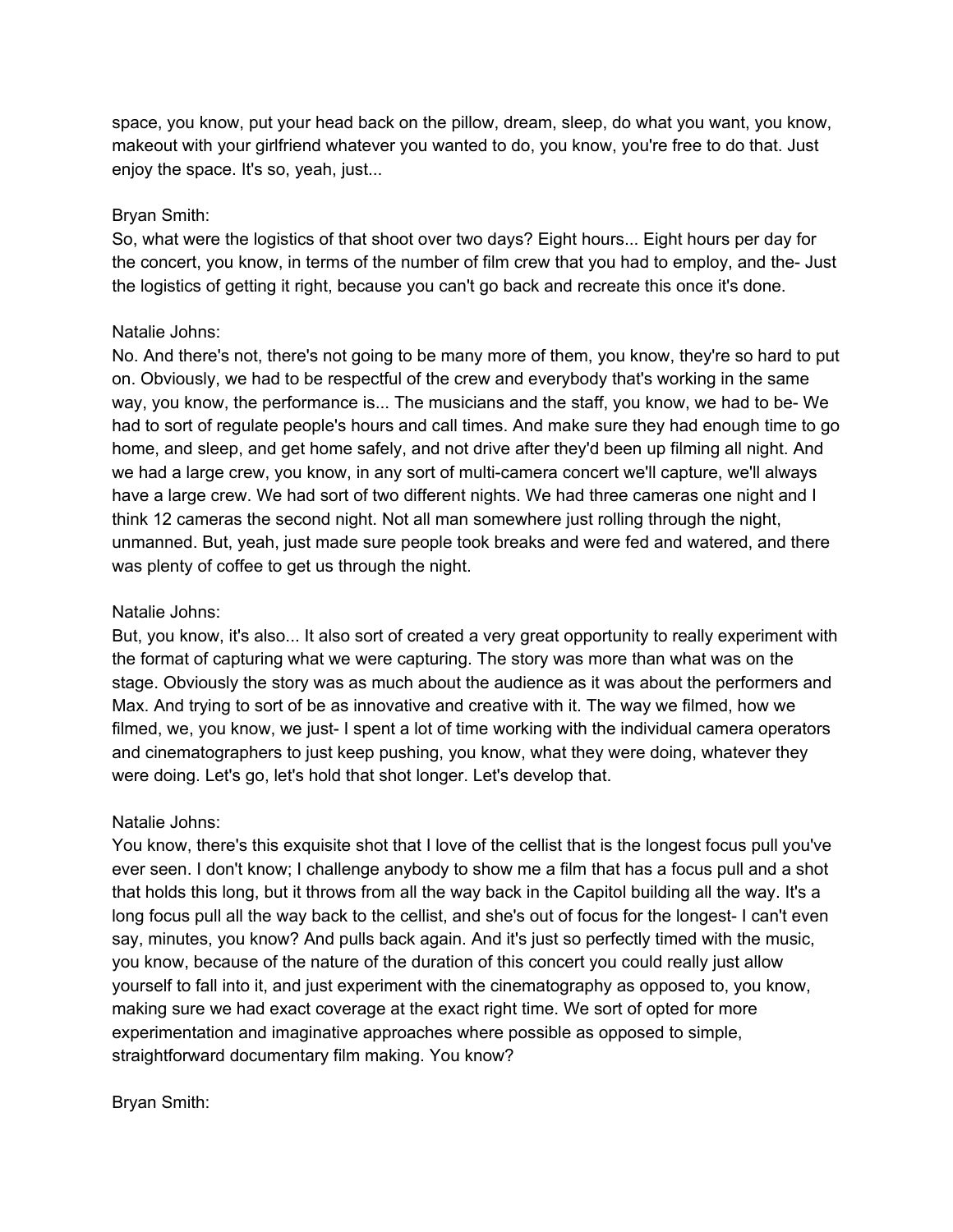So, how did you become a filmmaker? Like, what was your educational track and your thought process that led you to where you're at today?

# Natalie Johns:

There's two, two sort of big influences. One loved music, passionate about music all my life. Didn't play an instrument, but you know, loved, you know, listen- Huge music fan as a child, growing up, and...

Bryan Smith: In South Africa?

# Natalie Johns:

In South Africa. We didn't have much, you know, access- I grew up during, I was sort of at the end of the Apartheid Era. Apartheid ended when I was a young girl. So, what music I had was kind of limited to what people would bring back from overseas, or what we'd hear on the radio. And I used to make my own mixed tapes and all that fun stuff. But I really wanted to work with music, do a visual component to music. And then equally parallel was this, sort of being very confused and- By the world that I grew up in, in this Apartheid Era, and really wanting to be part of a movement that told stories for change. I think that was really, really important. And, for some reason, music as an art form has always been so complimentary to changing the world. I think that the two go hand in hand for me. So, music and storytelling... To tell more stories about what unite us than- what unites us rather than what divides us. I think that's just, that's a kind of at the heart of everything that I do.

# Bryan Smith:

How did you get the technical skill to be able to direct a documentary?

# Natalie Johns:

I spent a long time producing for other directors, but I did- I produced a lot of music film. I did a lot of television. I pretty much spent my 20s working on high-end, big multi-camera events. And quite often we did special events to raise money or, you know, raise awareness for a cause. So, I did a lot of that. But I was always writing, watching, making, and really I just got out there and made it, you know, like when I- I was desperate to direct. I never wanted to produce or do anything else; I wanted to write and direct my own work. But I was on my own, you know, out out in the world and sort of had to make a living however I could.

# Natalie Johns:

And I did, and it was actually, it was great. I got the opportunity to work with some really good directors over the years, and learn the things that I maybe would do differently. Working with other directors, that's one opportunity. And then also sort of learning, you know, about what works and what doesn't work. I sat in a lot of edits. I worked with a lot of great editors. I learnt a lot, you know, sitting behind really good editors and then the, you know, the sort of how do you, how do you learn how to make a documentary? You get out there and you make it; you just do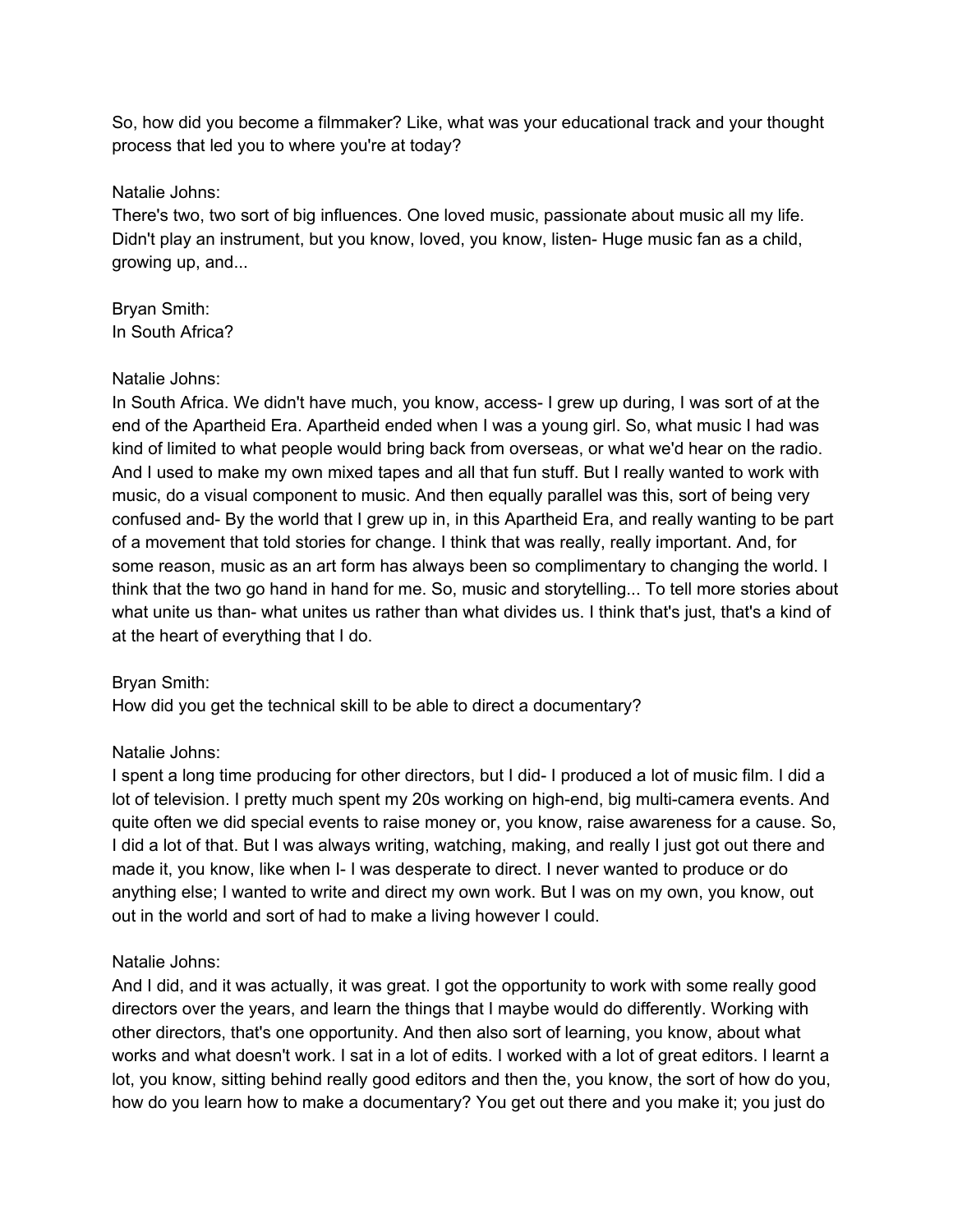it. You follow the story as sort of- I have- You know, a lot of documentary filmmakers that I love and follow, you know, passionate about their work and what- Who came before me. And so, you know, watching other people's work and sort of dissecting and breaking it down, and kind of understanding the sort of arc.

### Natalie Johns:

I think I'm particularly fascinated by the arc- Character arcs and real character development. I think that's sort of at the heart of every story for me is, like, how we grow and change as people. And how we overcome, you know, the obstacles that we face. And that's fascinating to me. It's, you know, it's like all of us that will always, hopefully, trying to get better, be better, do better, you know, be able to contain more, and be able to take on greater challenges. And so I'm fascinated in how we do that. How we overcome. How we persevere. How we keep going in the face of adversity.

### Bryan Smith:

Yeah. And in terms of storytelling for change, documentary filmmaking seems like a really good milieu for that. Do you think narrative films- Do you see narrative films in your future as a way to tell stories for change?

#### Natalie Johns:

I do. I actually feel really strongly about the power of narrative films, as well. In fiction, or fiction based on a true story. I feel like it's equally- It has the potential to be equally impactful. And you know, as a documentary might be. Specifically because one thing that I feel is limiting to me, and this is very much to me personally, is that I still feel maybe too much of- I still have a strong sense of responsibility towards my characters that are in my documentary films. I know that they have lives beyond the 90 minute runtime of my films.

Bryan Smith: Right.

#### Natalie Johns:

They had lives before, they all have lives afterwards. And I'm not- I want to be able to broach some tougher subjects. I think, you know, I'm definitely at a point in my career where I'm- I feel like I've, I've told a lot of beautiful and very inspiring stories, and I've been kind of at the heart of some heartbreaking stories as well. Maybe haven't been able to see their way all the way out to the world yet, but I feel like I want to go a layer deeper, and I might be able to do that in fiction with acting and actors, and feel maybe less of responsibility to the lives of people that, you know, will go on after afterwards. Does that make sense to you?

Bryan Smith: Yeah, it does make senes.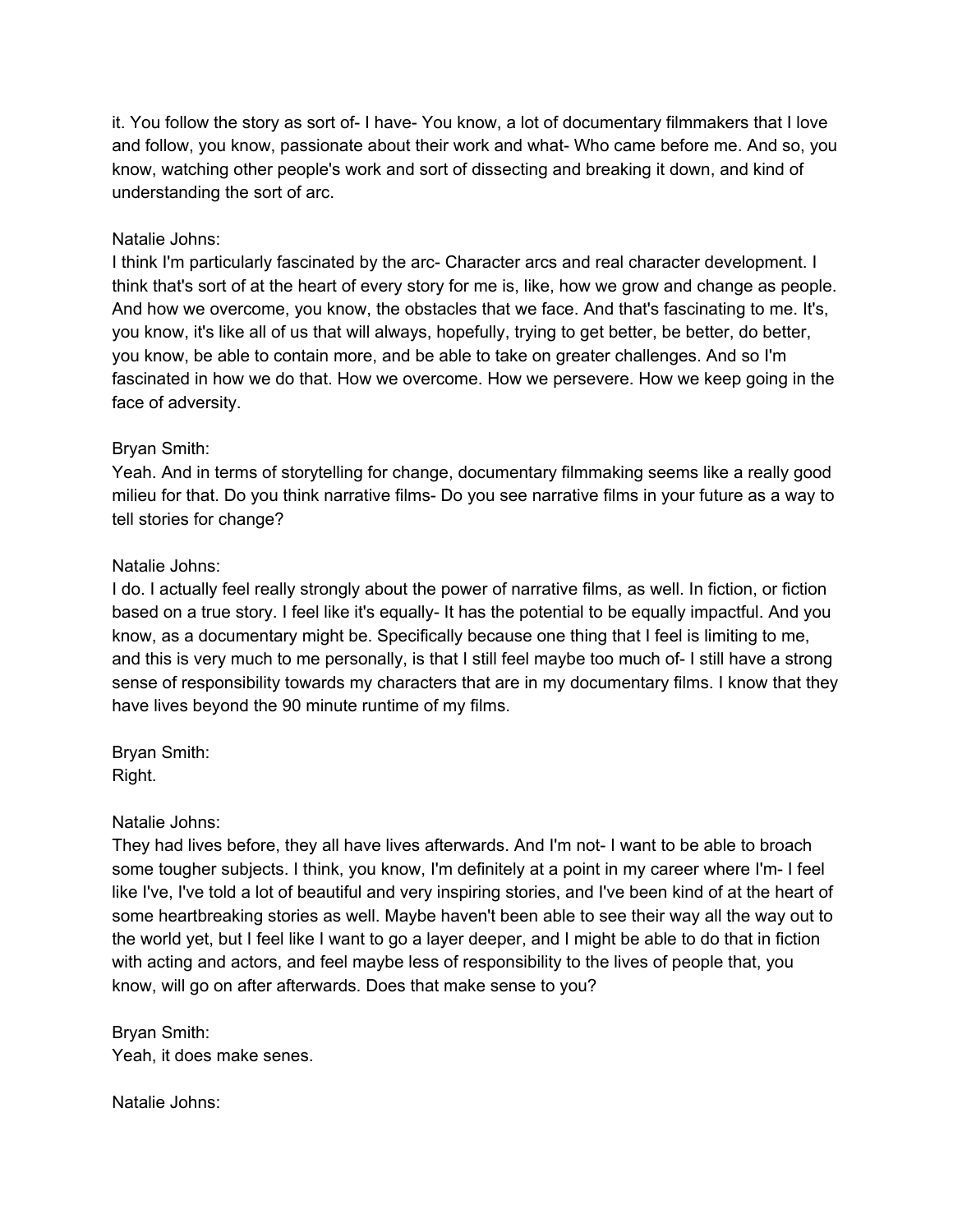You know, it's just, it's, yeah... There's decisions that I make as a filmmaker to protect my subjects that...

# Bryan Smith:

The stakes are pretty high with documentary filmmaking, I think.

# Natalie Johns:

Yeah, the stakes are high and I still have this sort of nurturing instinct that's maybe counterintuitive to the, sort of, tell all reveal all exposé, you know. That exposé, I feel like we don't talk a lot about the sort of, the aftermath of the exposé. And there's some things that I... Some things that I've- Stories I want to tell still.

# Bryan Smith:

Well, especially with someone like Thalente, who is so vulnerable, because of his, you know, economic circumstances and...

# Natalie Johns:

Yeah. And emotional trauma, you know, that the healing that he's- Still will be going through for all of his life, you know? It's like it doesn't... You know, it's some serious, very serious stuff. You know, I'm very much more serious than the film will be able to contain.

Bryan Smith: So, you're from South Africa, you live in Los Angeles now?

Natalie Johns: Um-hmm.

Bryan Smith: How important is it to be in Los Angeles if you're a filmmaker?

### Natalie Johns:

I mean, I think it depends on what you're making. It's useful in to be in Los Angeles, because there's such a wealth of talent around you. You know, you can really sort of crew up and collaborate with so many different people. There's really... I have lived in London and New York, and I ended up in Los Angeles about seven years ago. And I think, whilst I've had successful times, and in these other major cities in South Africa obviously as well, I enjoy collaborating with different people. I enjoy finding the right people for the particular project, that are suited for that project, because I think, you know, different voices at different stories help tell different-Articulate or understand stories differently.

# Natalie Johns:

And I just liked, I liked the sort of, you know, there's such a wide net of talent in Los Angeles and people coming through that, yeah. And, as a sort of- Such a mix of formats and styles of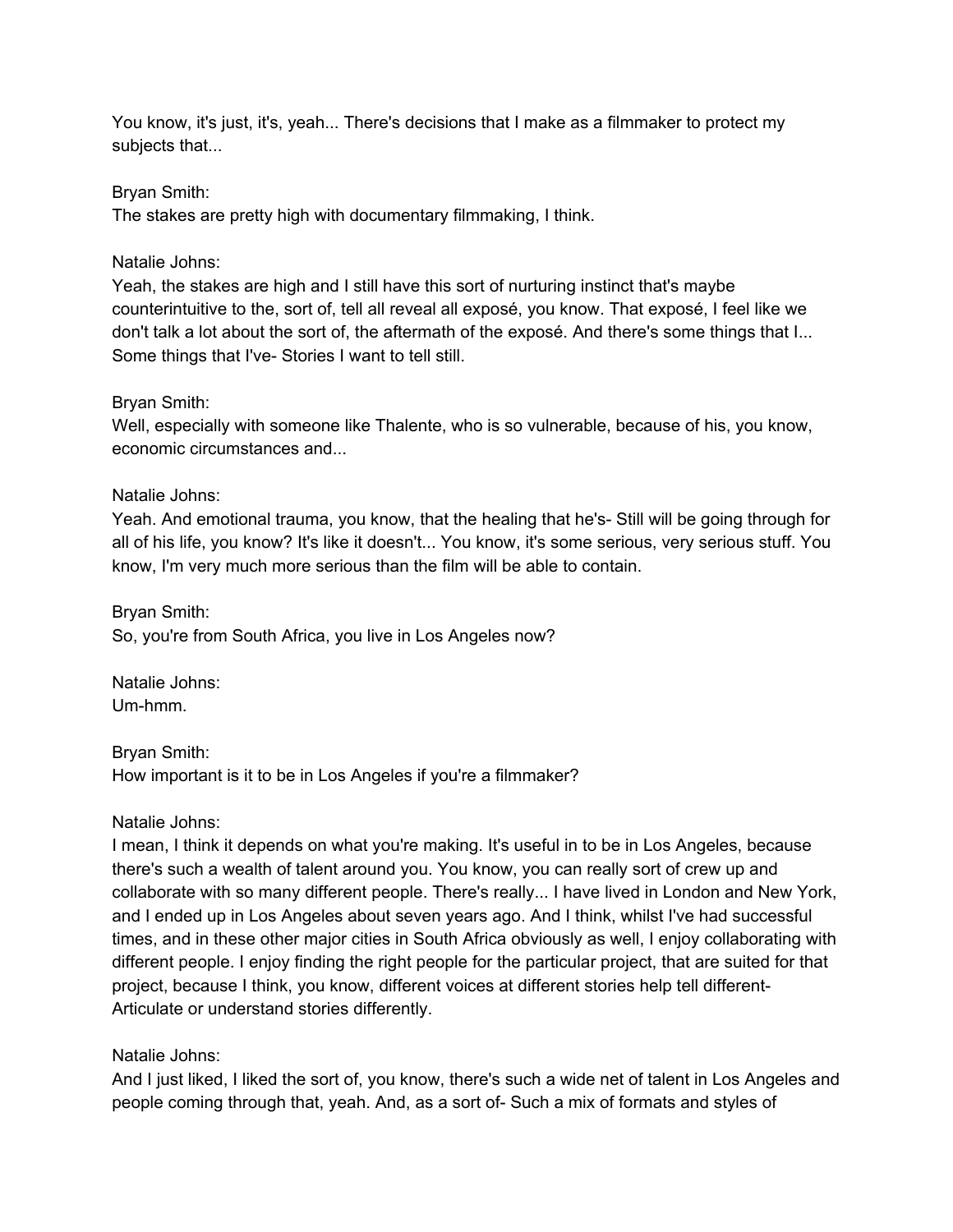storytelling, that you can really find the person you need from there. But I will say that, you know, if you look at the teams of people that I sort of tend to collect around a project, there's a few people that are in the inner circle, the family, but they come from all over the world.

Bryan Smith: Yeah.

Natalie Johns: There's- I've got- There's South Africans, English, Iranian, you know, it's a mix.

Bryan Smith: Nice. What about future projects that we can look forward to seeing, that you are working on and are excited about?

Natalie Johns:

I have a short film, piece of fiction, that I wrote and want to direct and produce. It's eight pages, eight minutes of sort of high drama-

Bryan Smith: Oh!

Natalie Johns:

-That I'll be working on this year. So there's that and yeah... Just... I have another music project that's been a long project in the works that I sort of dip in and out of. It's definitely a passion project of mine and, you know, something that I'd love to finish this year if I could. And yeah, some other things I can't speak about just yet.

Bryan Smith: Yeah.

Natalie Johns: Series.

Bryan Smith: I hear that answer a lot: "I can't talk about it."

Natalie Johns:

It's hard to talk about stuff, you know. I worked on a project, that I worked on for quite a few years ,and I talked about it a lot and it never saw the light of day. And it's just one of those projects that, you know, it's nobody's fault. It's just one of those things that happens. It will happen in every filmmaker's career.

Bryan Smith: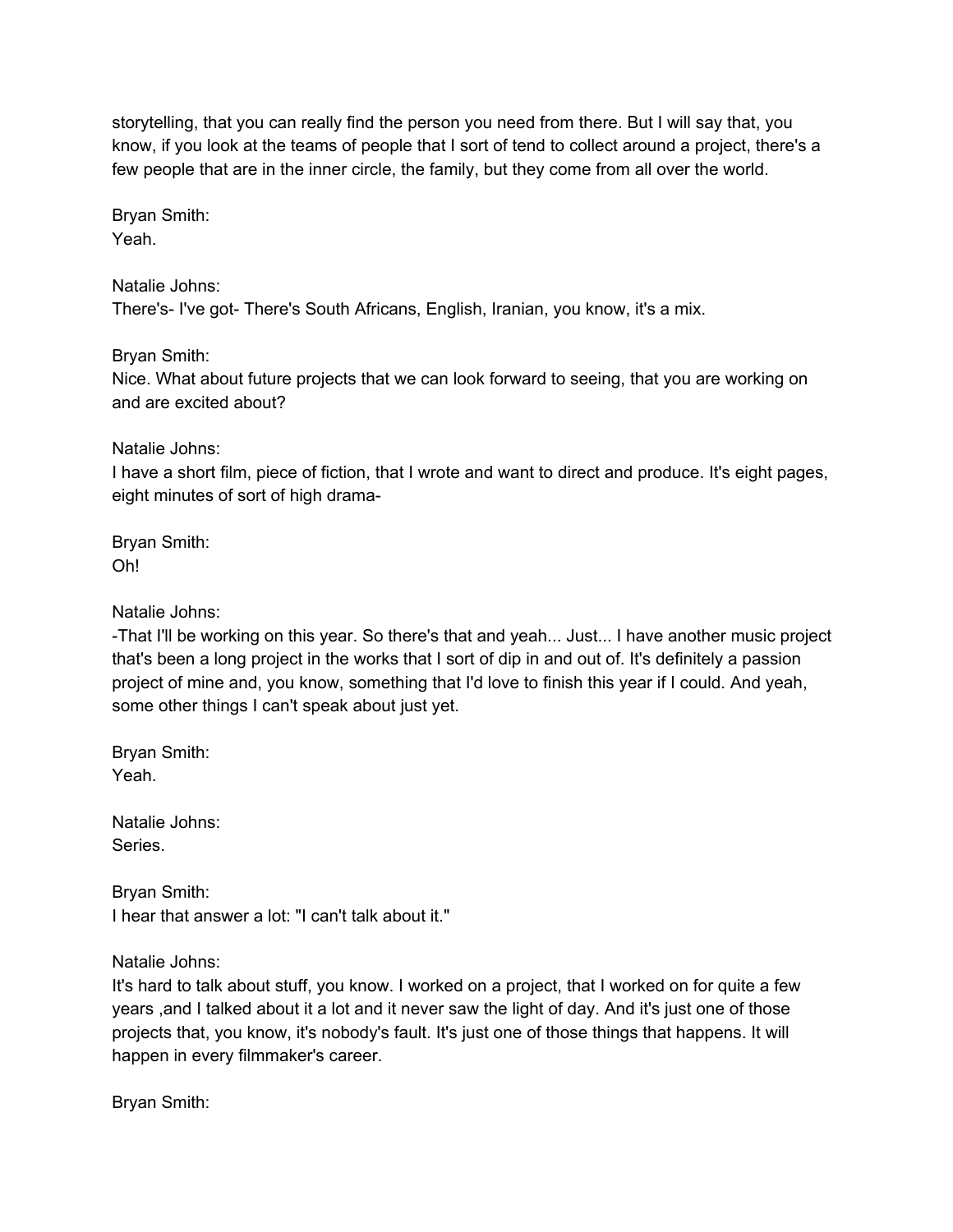# Um-hmm.

#### Natalie Johns:

And yeah, you have to- You learn your lesson.

### Bryan Smith:

I noticed in your filmography, you worked with Sam Smith and Morrissey. How easy is it to get into that industry in terms of music videos, and the content that's being created by the music industry when you're a filmmaker? Is it a- Is there a barrier to get in, or how did you manage to put your foot in the door there?

# Natalie Johns:

Again, I don't think there's so much of a barrier. I think, you know, the way most people get a foot in the door with music documentary or music videos, is you start out with an artist that's probably not a well known artist and you make something for them, you know, while they're getting their leg up, and you get a leg up with them. And, you know, you might work with somebody who works at a label that might not be so high up, and as your career sort of progressors their career progresses. And, you know, both Sam Smith and Morrissey I worked with, I was introduced to them through a really great video commissioner called Targa. She's Hawaiian, and she and I have worked together on many projects.

### Natalie Johns:

We worked- She introduced me to John Legend as well, and Brian [inaudible], the video commissioner. Both of those two I sort of credit, you know, working with a large number of the talent that I work with, because they believed in me, gave me an opportunity. And maybe it was small opportunity to start, but I sort of did it well and they'd loved working with me and, you know, they felt like I'd work well with the next artist or the next artist, and it just really depends, you know?

### Natalie Johns:

And I've also worked with independent artists who weren't on a label, and I just felt super passionate about their music. And I don't think there's any barriers to entry anymore. I think technology's available. If you have ideas, if you have, you know, music you're passionate about, you can reach out and you can pitch an idea. I love working with all different artists. I love working with- I just did a music video for Lola Lennox. I worked with Annie Lennox quite a lot over the, over my career, who is an amazing artist to collaborate with. But her daughter Lola is now starting out and reached out to me and said, you know, "I've just, I've got my first debut single coming out. It's not- I don't have a label. I'd love to make a video." And she had some great ideas and I just went- Wanted to help her and participate.

### Natalie Johns:

So you know, that could be any upcoming- You know, when she came to me she said, "Do you know an upcoming director who might want to work with me?" And 'cause I just, I know Lola and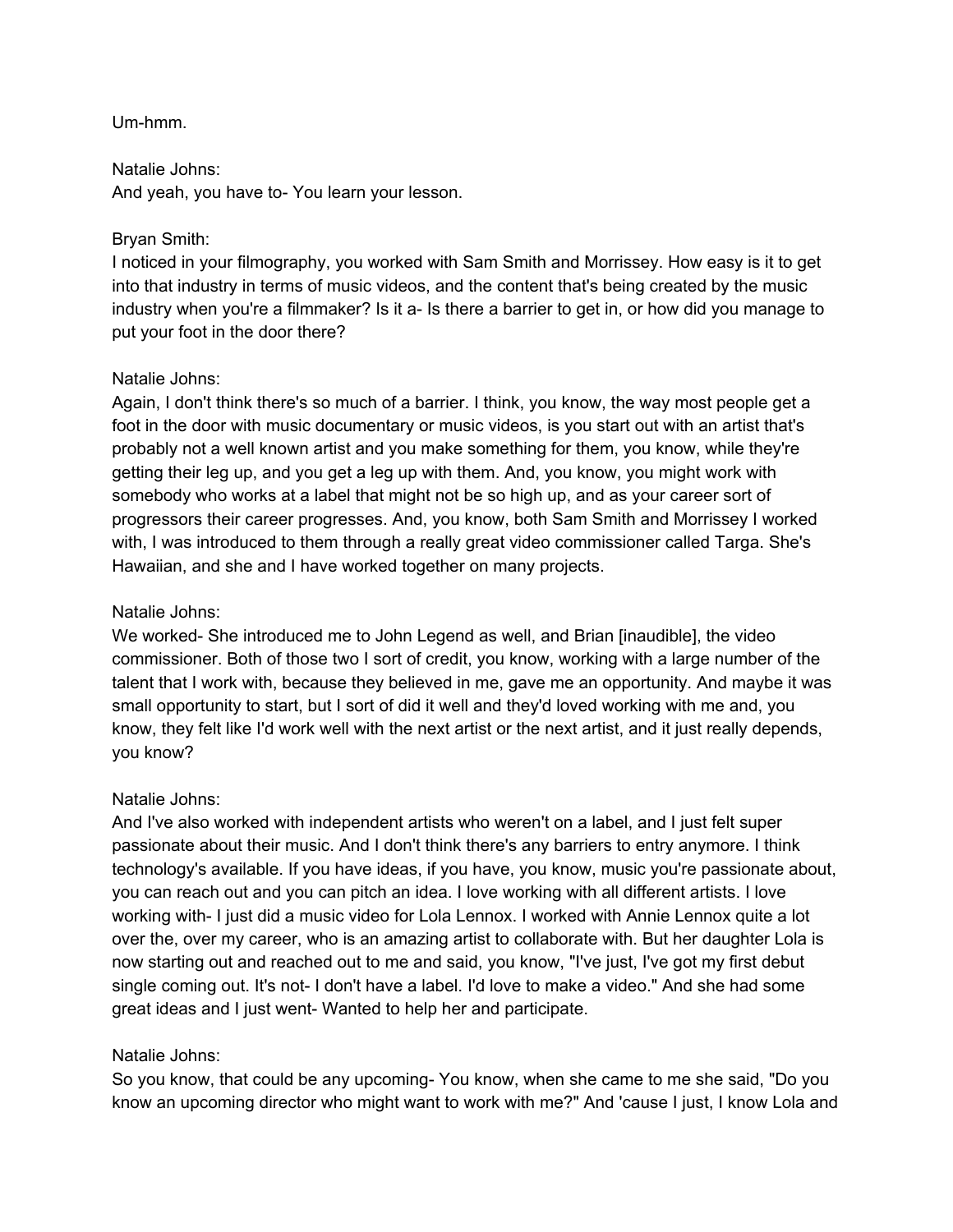I know her- Annie so well. They're just such great people to work with. You know, the experience of working with them it's always fun and creative. That's ultimately, I was just like, "Oh, I'll do it." You know, "I'll do this for the art and for the creative project of it." And there's no barriers to entry.

Bryan Smith: Yeah.

# Natalie Johns:

You know, you just gotta do it. Get out there and just do it. You know, nobody gave me the funding to make I Am Thalente, I just saw that story. Somebody asked me if I could interview him and help him make a little video to get him some sponsorship maybe. And I interviewed him and I just knew that there was a story there. I just- I had my one camera, I had my own mike. I did the- I interviewed, I recorded, and I did the sound myself, and I just knew there was a story. And so, you know, then I did other jobs and I would, you know, save some budget and, you know, keep building a little budget towards making that film. And I just, you know, step one, step two; took years to make that film and took, you know, it took me a year just to get him a visa to get him to the States. And, you know, all of those things. You just do it. When you find something you feel passionate about, and you care about, and it's a story you feel like you must tell: you do it. In the same way that, with the Max Richter film, this is the story of sleep.

# Natalie Johns:

This is why I gravitate towards these sorts of projects. You know, Max had to make this composition. He just- He had it in him, you know, he wrote it. It wasn't going to make him, you know, tons of money and it was going to be hard to present. And Yulia, you know, him and Yulia had been having these discussions about what it was- What it would be like to experience his music in a different way; where you weren't sitting watching, paying attention, when you were able to like drift in and out of sleep and play in this liminal space. You know? And they just did that because they just had to, they had to create this experience. And so it's- You just do it. And they found a way. They found a way to do what they were passionate about. And I feel like, as as filmmakers and artists, we can do that.

### Bryan Smith:

Yeah. So, you have to be sensitive to- Sensitive enough to know where the story is.

Natalie Johns: Yes.

### Bryan Smith:

Be open to receiving that story and seeing it. And also, it sounds like, you have to build relationships with people who perhaps aren't, you know, superstars, but they're people that are like-minded and want to make something that is great.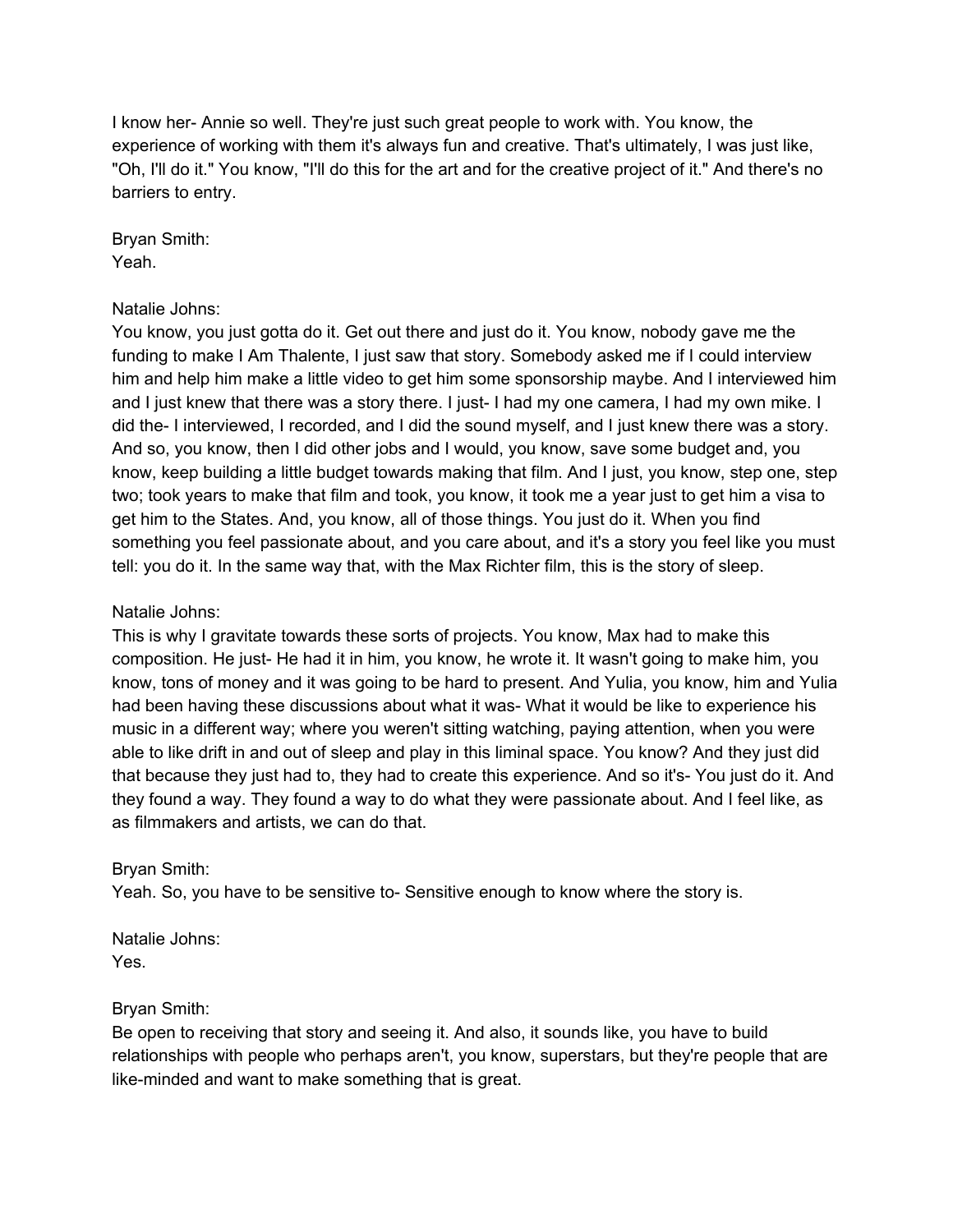Natalie Johns: Yeah.

Bryan Smith:

And here with Lola, I mean Lola could be the next Billie Eilish you don't know. And it doesn't matter, because you have this relationship with Annie that goes back years and you want to help Lola create something beautiful.

Natalie Johns: Yeah.

Bryan Smith: So, that's awesome.

Natalie Johns:

Yeah, it's just, yeah... You just do what you love. And just hope you can build a supporting life around it, you know?

Bryan Smith: So, where can people find you on social media, or the internet and follow your work?

Natalie Johns: You can find me on Instagram: natjohns- nat\_johns, and.

Bryan Smith: J O H N. S.?

Natalie Johns: J. O. H. N. S. Yeah. And on Twitter it's: digforfire.

Bryan Smith:

Oh, okay. Yeah, I'll have to follow you on Twitter. That's great. Well, thanks for taking the time to speak with us today.

Natalie Johns: Yeah, thanks for having me. And I hope you enjoy the film. And I know you've got a screener link?

Bryan Smith: I do have a screener link, yeah.